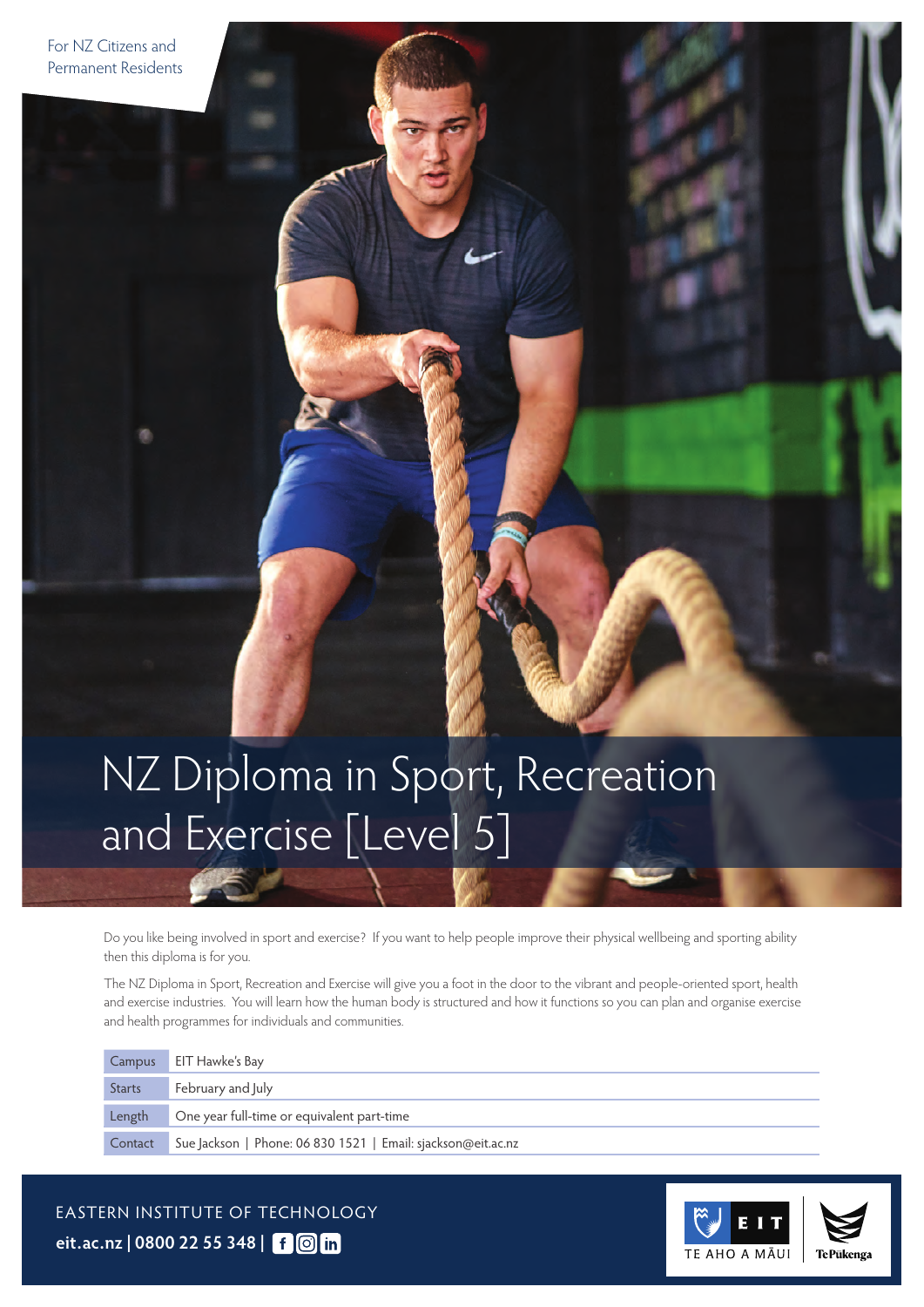

# Do you like being involved in sport and exercise?

The NZ Diploma in Sport, Recreation and Exercise is a one year full-time, or equivalent part-time, programme which offers you stimulating studies and provides a pathway to a career in the wide field of recreation, sport and health. This programme has close links with the Bachelor of Sport and Exercise Science.

In particular, the programme is designed to enable you to:

- ▶ Understand human body structure and function with emphasis on the musculo-skeletal system.
- ▶ Develop knowledge and skills related to professional practice in the recreation and sport industry.
- ▶ Understand the relationship between nutrition, physical activity and

other personal health behaviours and health.

- ▶ Develop knowledge of a range of sporting and recreational activities through practical experience and active participation.
- ▶ Understand the sport and recreation industry in New Zealand.
- **•** Design and apply group exercise programmes.
- ▶ Assess physical performance, apply exercise techniques and design exercise for people with special needs.

Subject areas covered are: anatomy and physiology, nutrition and health, coaching and leading, sport management and exercise science.

You are welcome to make an appointment to discuss your study options with our staff and to view our facilities.

## **YOUR FUTURE CAREER AND STUDY OPPORTUNITIES**

For trained sport, exercise and recreation professionals, employment opportunities are varied and exciting.

Possible jobs and career opportunities can include:

- ▶ Personal trainer
- Community recreation assistant
- Community health initiatives assistant
- Group exercise instructor
- ▶ Sports coordinator

Further your study with the Bachelor of Sport and Exercise Science.

## **WHAT YOU NEED TO KNOW**

### **NZ Diploma in Sport, Recreation and Exercise**

| Level |                                                   | Credits             | 120                   |
|-------|---------------------------------------------------|---------------------|-----------------------|
|       | Length One year full-time or equivalent part-time | $\mathsf{Fee}^\ast$ | \$7,600 approximately |
|       |                                                   |                     |                       |

\* This is a guide only based on the previous year. All costs quoted include GST and student services levy. Fees apply to New Zealand citizens and New Zealand permanent residents only.

### **PARTNERSHIPS**

We value our partnership with Sport Hawke's Bay, Pettigrew Green Arena, and the EIT Institute of Sport and Health at the Mitre 10 Sports Park. We also value our partnership with students and aim to provide quality education in a supportive environment, encouraging personal growth and professional development.

| <b>2022 KEY DATES</b>                 |                     |                        |                      |  |  |  |  |
|---------------------------------------|---------------------|------------------------|----------------------|--|--|--|--|
| <b>INTAKE ONE</b>                     |                     | <b>INTAKE TWO</b>      |                      |  |  |  |  |
| Programme starts                      | Monday, 14 February | Programme starts       | Monday, 18 July      |  |  |  |  |
| Friday, 25 November<br>Programme ends |                     | Programme ends         | Friday, 23 June 2023 |  |  |  |  |
| <b>EIT SEMESTER HOLIDAYS</b>          |                     |                        | <b>YEAR ENDS</b>     |  |  |  |  |
| 15 April - 29 April                   | 27 June - 15 July   | 3 October - 14 October | Friday, 25 November  |  |  |  |  |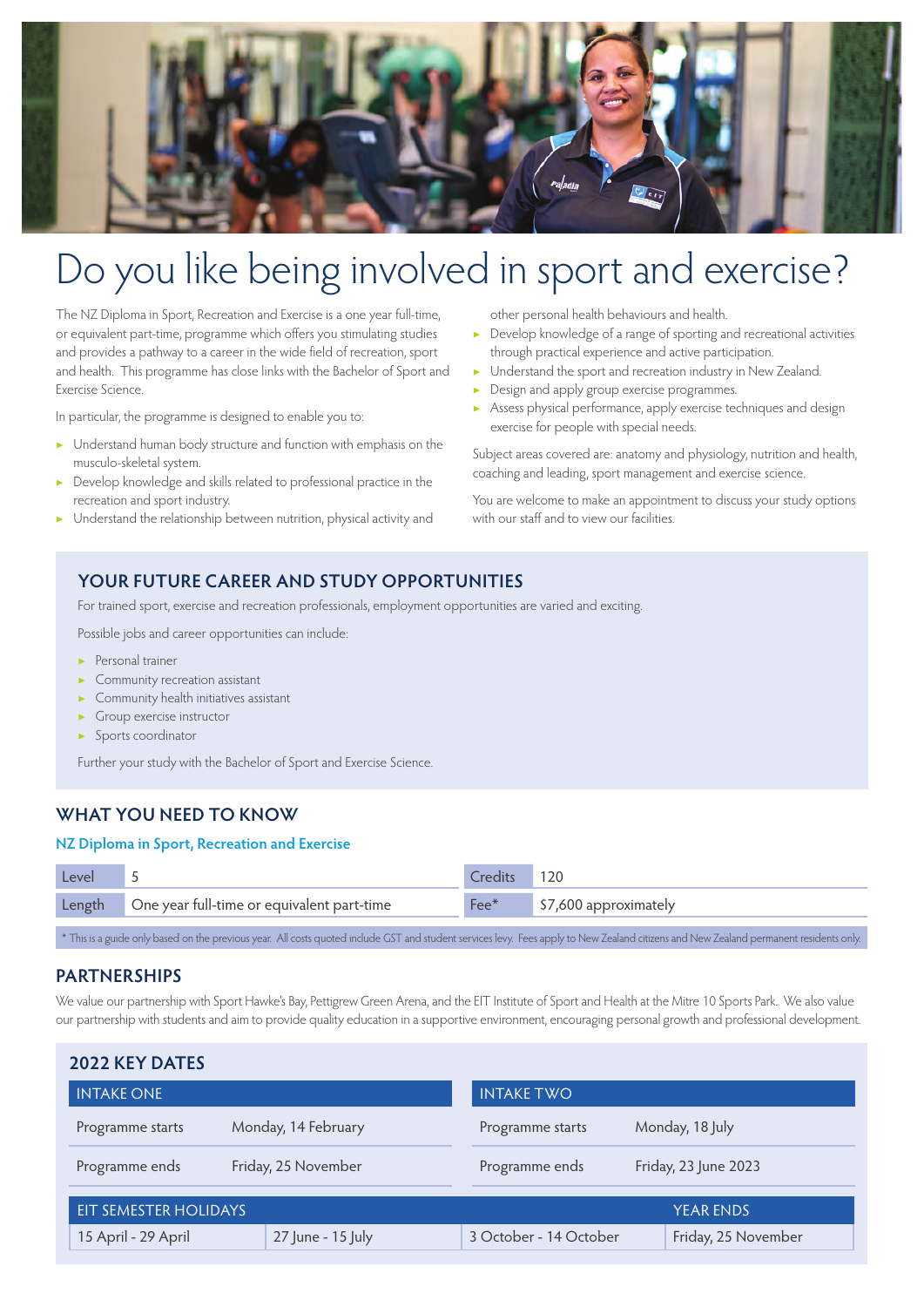## **TIMETABLE**

Your study time will be made up of contact time (class times, tutorials, industry-based learning) and non-contact time (your own individual study time, online learning).

### **Contact Time**

On-campus classes are usually scheduled between 8.00am - 5.00pm, Monday to Friday. Full-time students have approximately 20 hours on-campus per week.

### **Non-contact Time**

You should plan to spend 16 hours of individual study per week.

Access to a computer and the internet is required to complete this programme.

## **ADDITIONAL COSTS**

- ▶ \$500 approximately recommended for textbooks
- ▶ \$100 approximately for extra uniform (one polo shirt and sweatshirt provided)

# **ENTRY CRITERIA**

## **Academic Criteria**

- ▶ NZ Certificate in Exercise [Level 4]; or
- ▶ NCEA Level 2.
- ▶ Applicants who are 20 years of age or more and do not meet the academic entry requirements may be granted entry to the programme on the basis of a portfolio of evidence of their ability to succeed on the programme and subject to an interview.

### **Health and Professional Criteria**

All applicants are required to sign:

- ▶ A Police Vetting Service Request and Consent form; and
- ▶ A declaration that they are in good health (having no medical, physical or psychological conditions that would preclude working with vulnerable clients).

This request is consistent with industry expectations and the type of work undertaken whilst on the programme or as a graduate of the programme.

If the declaration identifies any issue that may impact on the applicant's ability to complete the programme, the applicant can discuss these with the Programme Coordinator at an information session. EIT reserves the right to decline entry to the programme should an applicant's Police record or health difficulties be such that they would be considered unsuitable for the type of work undertaken whilst on this programme or by graduates of this programme. The guidelines on which this decision will be based are the relevant professional association or industry requirements.

## **ENGLISH LANGUAGE ENTRY REQUIREMENT**

All applicants must demonstrate an acceptable level of English language fluency prior to acceptance in the programme. For international applicants, ways in which English language fluency may be demonstrated include the following:

- ▶ Successful study of a programme in which English was the language of instruction (subject to NZQA conditions).
- ▶ Completion of a New Zealand Certificate in English Language (Level 4 with any endorsement).
- ▶ IELTS Academic score of 5.5, with no band score lower than 5, achieved in a single test within the two years preceding enrolment.
- ▶ Accepted international equivalents to the above IELTS scores.

## **ENTRY WITH CREDIT**

You may already have some knowledge or skills that can be recognised as part of your intended study. This may take a number of different forms including study while at high school, study at a private training establishment, workplace training, other tertiary study, life experiences or voluntary work. If you think you may qualify, you may want to apply for Cross Credit (CC) or Recognition of Prior Learning (RPL).

- ▶ CC is based on the equivalency of courses or qualifications. You would apply for CC if you have passed a very similar course at the same level.
- ▶ RPL is based on the assessment of your current knowledge and skills. You would apply for RPL if you had gained the relevant knowledge and skills through life experiences and informal learning situations.

You will be asked to provide details of anything that you would like considered as credit toward your intended programme of study, as part of your application.

CC and RPL cannot be awarded for a course if you are enrolled in that course. **Please contact the Programme Coordinator to discuss this option BEFORE you enrol.**

Please note recognising prior learning may reduce your study load in this programme and impact on your ability to receive funding.

For further information and enquiries about CC and RPL please contact Sue Jackson, the Programme Secretary, on 06 830 1521 or email [sjackson@eit.ac.nz](mailto:sjackson%40eit.ac.nz?subject=).

### **Transfers/Cross Credits**

A similar qualification may be delivered at a number of other tertiary institutes around New Zealand. If you were to transfer to one of those other institutes you may be granted academic credit for some of the papers

completed successfully while studying at EIT, but this is at the discretion of the other institute.

Please note: Fees are not transferable between institutes.

# **FACILITIES**

Lectures and/or practical studies take place at the Pettigrew Green Arena and EIT Institute of Sport & Health at the Mitre 10 Sports Park.

### **Pettigrew Green Arena Gym**

Included in the enrolment for the NZ Diploma in Sport, Recreation and Exercise is a user agreement to the gym facilities. Further details will be provided on acceptance into the programme.

## **ASSESSMENTS**

Assessments include essays, written/online reports, assignments, written assignments and practical examination.

### **YEAR 13 DEGREE SCHOLARSHIP**

EIT offers a limited number of Year 13 Degree Scholarships.

The Year 13 Degree Scholarship covers one year of full-time study and is available to Hawke's Bay, Tairāwhiti (Gisborne) and Taupō based students who are beginning an undergraduate degree in 2022. It is also open to Diploma applicants intending on entering Year 2 of a corresponding degree in their second year of consecutive study.

NOTE: Scholarships for the Bachelor of Māori Visual Arts | Te Toi o Ngā Rangi, Bachelor of Viticulture and Wine Science and Bachelor of Veterinary Nursing degrees are open to students nationwide.

For more information about the Year 13 Degree Scholarship check out [scholarships.eit.ac.nz](https://scholarships.eit.ac.nz), email [scholarships@eit.ac.nz](mailto:scholarships%40eit.ac.nz?subject=) or text your name, address and the word YR13 to 4631 and we will send you a Year 13 scholarship pack.

# **THE EXPERIENCE YOU NEED & THE SUPPORT TO SUCCEED**

When you study at EIT you'll get the kind of experiences that will help you gain the knowledge and skills to get ahead.

You'll also be supported by lecturers and tutors who are here for you, within a learning environment where you are treated as an individual, not just a number. They'll know your name and you'll receive one-on-one attention to make sure you get the support to succeed.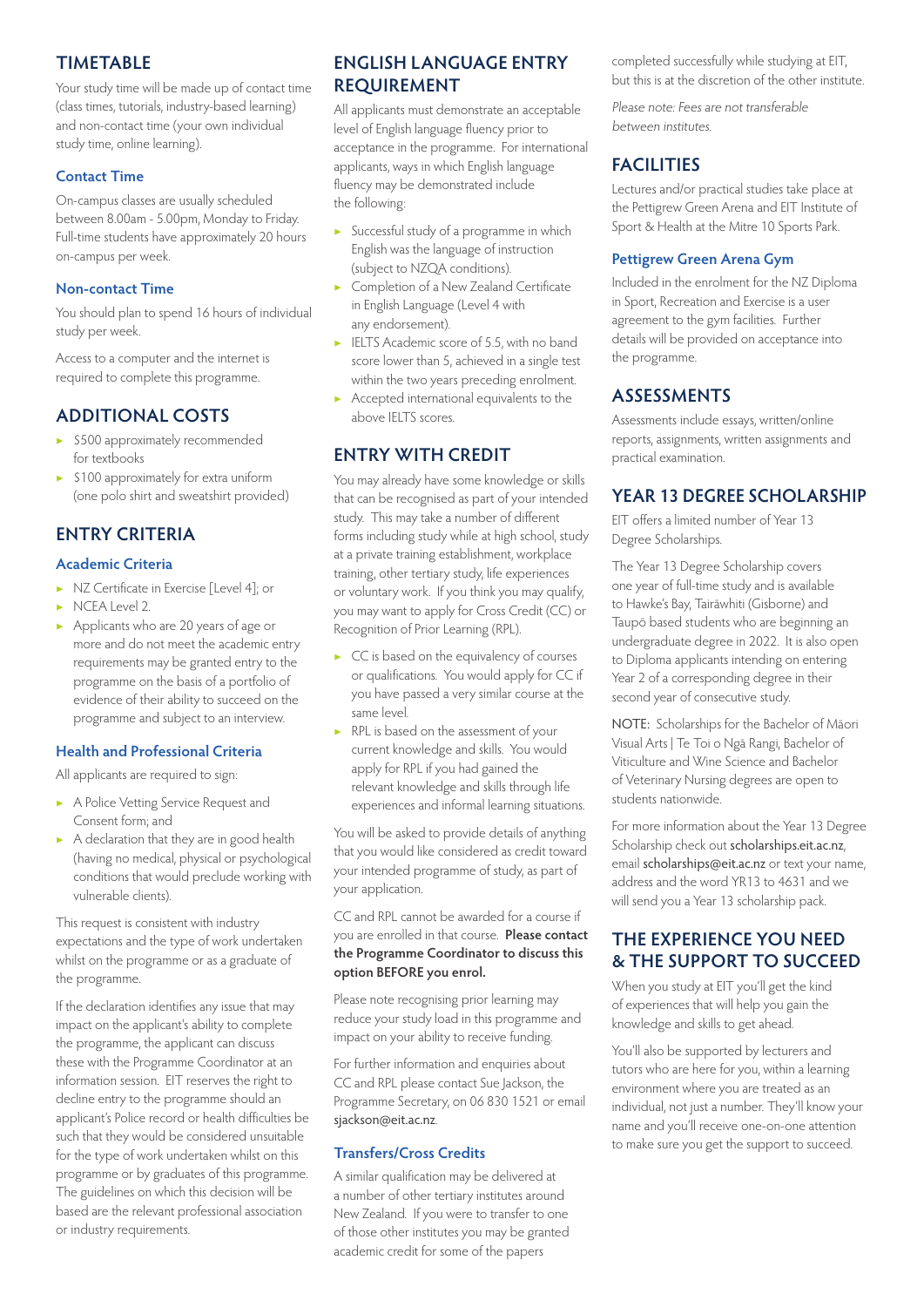# HOW TO ENROL

There is an easy 3-step process to follow when enrolling at EIT.

# **STEP 1**

Check out the programmes online to see the programmes available for you to study. A copy of the course information for each programme is available online.

# **STEP 2**

You can now use your RealMe verified identity to apply for study at EIT. If you use your RealMe verified identity you will no longer be sent a copy of your application form to sign. You also will not need to provide us with a copy of your primary ID.

If you apply online without using RealMe then you will be sent a summary of your enrolment to check and sign. It will also include course selection forms which you need to complete and return. Your enrolment cannot progress until you have sent the summary and forms back to us.

You can also apply using a paper enrolment form. Please call us on **0800 22 55 348** and we will send you one out.

You will receive an acceptance letter from your Faculty with programme information. This will include the start date of your study and any special information regarding your programme. Depending on your chosen programme of study, you may be invited to attend an interview before you are accepted.

# **STEP 3**

Arrangement for full payment of enrolment fees must be made before the start of your programme. You will receive an invoice with payment details.

**Fees-Free government scheme:** Tertiary education is feesfree for eligible domestic tertiary students. To check if you are eligible, go to **[FeesFree.govt.nz](http://FeesFree.govt.nz)** and enter your National Student Number (NSN). If you are not eligible you will be responsible for paying your fees.

**Scholarships and grants:** Scholarships and grants make life easier by helping to cover your fees, other costs and living expenses while you study. You don't always need to be an academic high-flyer to qualify. You can find out more about scholarships and other options for paying your fees at **[eit.ac.nz](https://www.eit.ac.nz/students/scholarships-2/)**.

**StudyLink:** If you need to pay for your own study you can choose to apply for your Student Loan and Student Allowance with StudyLink. You should do this early, even if you haven't yet been accepted on your programme. You can change your details later if anything changes. Visit **[studylink.govt.nz](http://studylink.govt.nz)** to find out more about StudyLink.

### **STUDENT SERVICES LEVY**

The Student Services Levy is a compulsory non-tuition fee that is charged to students enrolled at EIT. The levy is to contribute to the provision of quality student services that support learning. The funds received by EIT from the levy are ring-fenced, meaning they can only be spent on student services.

### **STUDENT LOANS AND ALLOWANCES**

StudyLink is a service of the Ministry of Social Development. Apply well before your programme begins (even if you haven't been accepted yet) so you'll be ready to get your payments when you need them most.

Check out what you qualify for at [studylink.govt.nz](http://studylink.govt.nz).



### **EIT is now part of Te Pūkenga**

Te Pūkenga will bring together New Zealand's Institutes of Technology, Polytechnics, and Industry Training Organisations to build a network of on job, on campus and online learning. The services we offer will not only remain, they will be strengthened by being part of the extensive Te Pūkenga network around the country. From 2023 your enrolment will transfer to Te Pūkenga and you will become part of the extensive Te Pūkenga network around the country.



DISCLAIMER: From 2023 The Eastern Institute of Technology Limited will be fully amalgamated into Te Pūkenga - New Zealand Institute of Skills and Technology. All information in this publication pertains to New Zealand Citizens or Permanent Residents, and is correct at the time of printing but is subject to change. Programmes or courses may be subject to review as part of the Reform of Vocational Education and Training. The objective is to provide one programme for Te Pūkenga that is portable, consistent, and more closely aligned with the needs of industry. As the review is ongoing, this document is correct at the time of publishing but the courses outlined may change over time. For the latest information, or for full programme entry requirements visit **[eit.ac.nz](https://www.eit.ac.nz)**. 20220411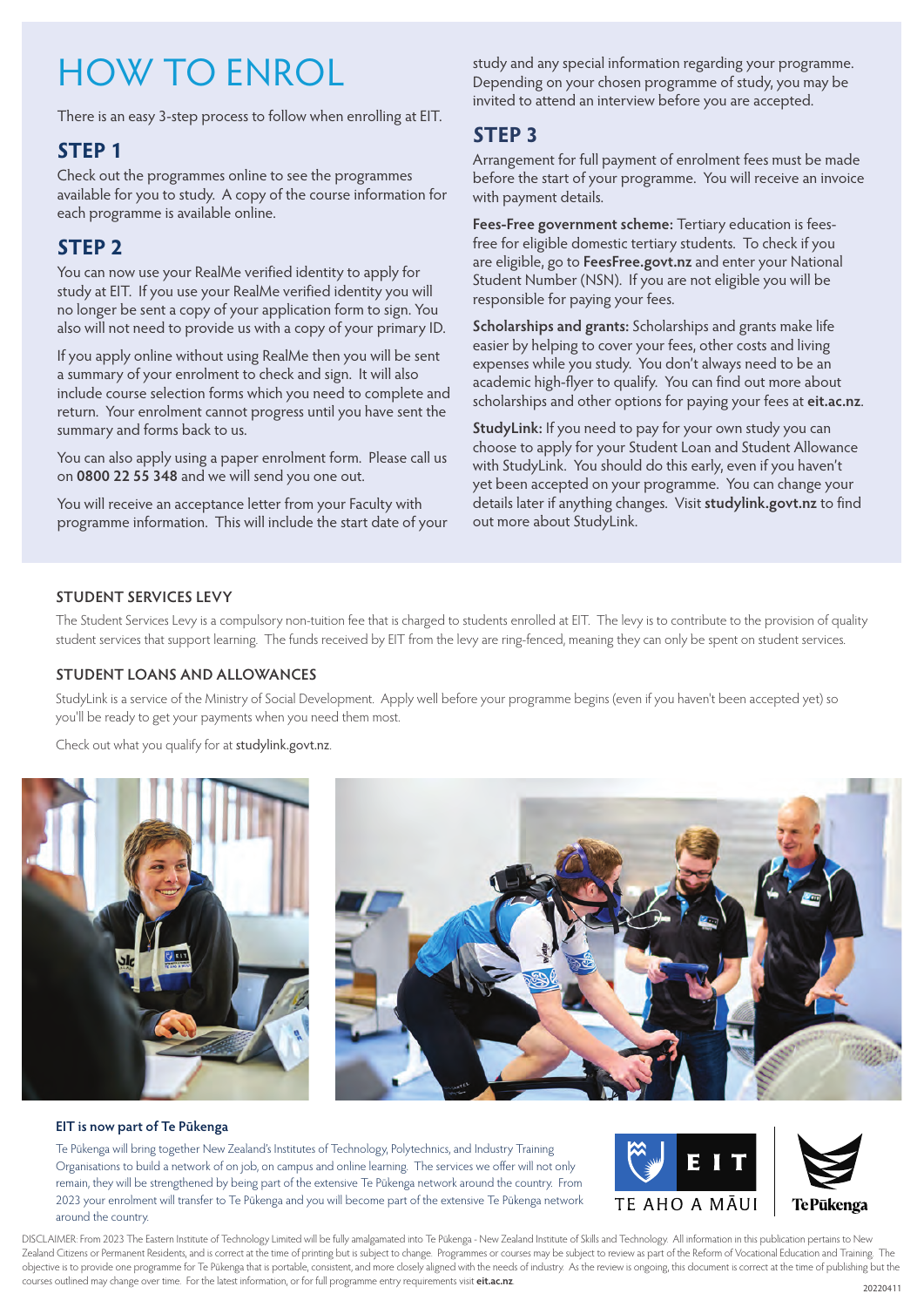## **EXPERIENCED LECTURERS**

You can be confident in the quality of our teaching and your learning experience at EIT.

EIT is one of the top ITPs in New Zealand for research excellence due to the quality of our community centred research, and associated publications and level of government and external grant income. This means that your lecturers use the latest knowledge and research in their field of expertise to inform their teaching, and many are at the forefront of knowledge creation within their discipline area.

Our lecturers are highly trained professionals with particular areas of expertise in health, sport and exercise science. Staff also maintain contact with other professionals through organisations such as PENZ (Phys-Ed New Zealand), Fitness N.Z., SFRITO (Sport, Fitness and Recreation Industry Training Organisation).

| <b>NAME</b>                                        | <b>QUALIFICATION</b>                             | <b>NAME</b>                             | QUALIFICATION                   |
|----------------------------------------------------|--------------------------------------------------|-----------------------------------------|---------------------------------|
| Jodee Reid<br>Programme Coordinator                | CIDESCO, CIBTAC, ITEC,<br>PGCertAppMgt, CertAdEd | Dr Sue Scott-Chapman<br>Senior Lecturer | PLD, BSpLS (Honours)            |
| Lee-Anne Taylor<br>Principal Academic Staff Member | MHSc (Rehab), PGDipHSc, BPhty, BSc               | Ormond Heather<br>Lecturer              | PGDipSpSc, BRec&Sp              |
| Kirsten Westwood<br>Stakeholder Manager            | MHSc, BHSc, LLB, BCom                            | Dr Russell Rayner<br>l ecturer          | PhD, PGHonsESSc, BESc (Honours) |
| <b>Edmond Otis</b><br>Senior Lecturer              | MS, MFT (Licensed Clinical<br>Psychotherapist)   | Nikki Wawatai-Aldrich<br>Lecturer       | <b>BSpEx</b>                    |

# **COURSE DESCRIPTIONS**

| <b>COURSE</b><br>NO. | <b>BRIEF DESCRIPTION</b>                                                                                                                                                                                            | NO. OF<br><b>CREDITS</b> | <b>NZQA</b><br><b>LEVEL</b> | <b>SEMESTER</b><br><b>OFFERED</b> |
|----------------------|---------------------------------------------------------------------------------------------------------------------------------------------------------------------------------------------------------------------|--------------------------|-----------------------------|-----------------------------------|
| <b>BSES5.001</b>     | Health, Activity and Nutrition<br>The aim of this course is to equip students with knowledge and skills relating to health,<br>activity and nutrition to the context to individuals, groups and communities.        | 15                       | 5                           |                                   |
| <b>BSES5.002</b>     | <b>Exercise Science</b><br>The aim of this course is to equip students with the knowledge and practical skills required<br>to design and deliver exercise programmes to enhance clients' performance.               | 30                       | 5                           |                                   |
| <b>BSES5.003</b>     | Te Tū Rangatira - Professional Project<br>The aim of this course is to provide students the opportunity to develop professional skills<br>and knowledge of an industry standard through participation in a project. | 15                       | 5                           |                                   |
| <b>BSES5.004</b>     | <b>Coaching and Leading</b><br>The aim of this course is to develop skills and knowledge to effectively plan and lead sport<br>and recreation projects for individuals, groups and communities.                     | 30                       | 5                           | $\mathcal{D}$                     |
| <b>BSES5.005</b>     | Sport and Recreation Management<br>The aim of this course is to equip students with knowledge and understanding<br>management within sport and recreation.                                                          | 15                       | 5                           | $\overline{2}$                    |
| <b>BSES5.006</b>     | Te Aranga Ake - Community Project<br>The aim of this course is for students to plan a community project, provide leadership<br>within it, and to evaluate its effectiveness.                                        | 15                       | 5                           | $\overline{2}$                    |

**PART-TIME STUDENTS: Please contact the Programme Coordinator**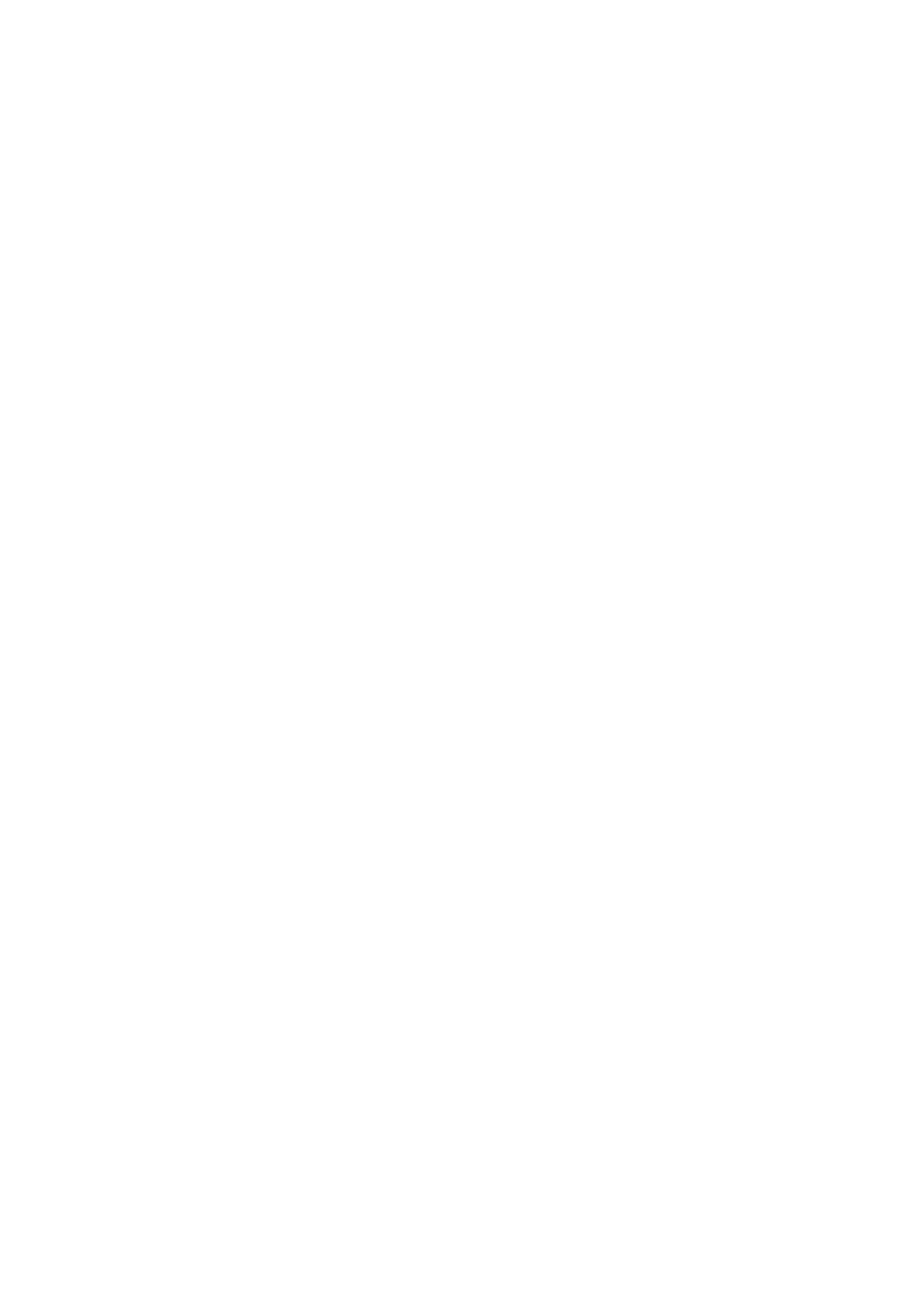



Te Kura Kaupapa Hauora, Hākinakina *School of Health and Sport Science*

# **NZ DIPLOMA IN SPORT, RECREATION AND EXERCISE [LEVEL 5] DOCUMENTATION / FORMS**

# **Please Note**

**The following documents need to be completed and returned with your application/enrolment.**

**Without these documents we are unable to proceed with your application.**

- ▶ **Brief Personal Statement**
- ▶ **Health Declaration Form**
- ▶ **Referee Form**
- ▶ **Student Field Trip Contract Form**
- ▶ **Student Health Profile and Consent to Participate Form**

▶ **Police Vetting Service Request and Consent Form Please provide two of the following forms as evidence of your ID: Passport (NZ or Overseas) NZ Full Birth Certificate NZ Driver Licence Community Services Card 18+ Card**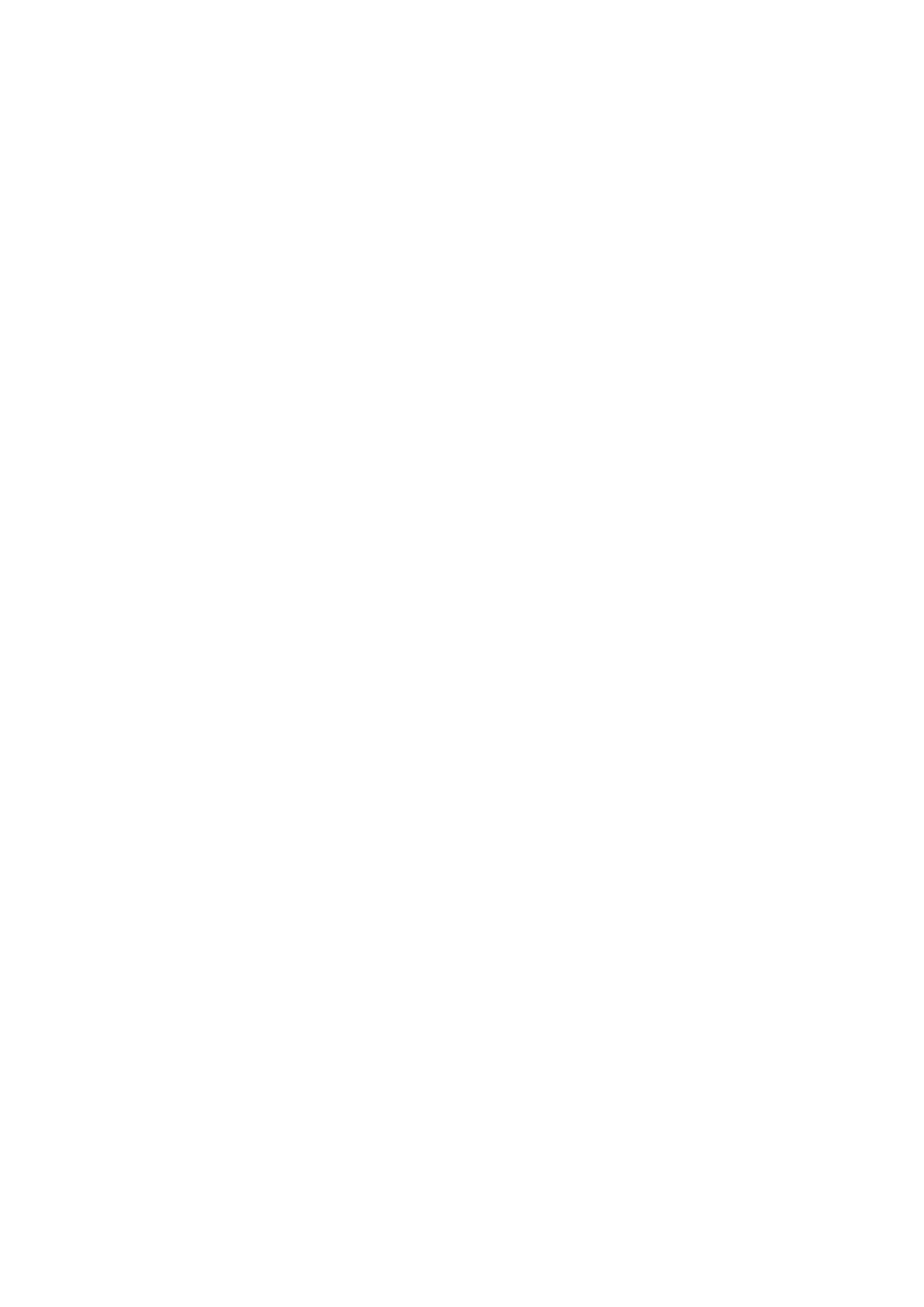

# NZ DIPLOMA IN SPORT, RECREATION AND EXERCISE [LEVEL 5] PERSONAL STATEMENT

(Handwritten please)

|       | Applicant's Name: 2008 and 2008 and 2008 and 2008 and 2018 and 2018 and 2018 and 2018 and 2018 and 2018 and 20                                                                                                                                                                                                                                                                                  |
|-------|-------------------------------------------------------------------------------------------------------------------------------------------------------------------------------------------------------------------------------------------------------------------------------------------------------------------------------------------------------------------------------------------------|
|       |                                                                                                                                                                                                                                                                                                                                                                                                 |
|       |                                                                                                                                                                                                                                                                                                                                                                                                 |
| 2.    | How would you describe your attributes as a friend, a family member, or as a member of your community?                                                                                                                                                                                                                                                                                          |
|       |                                                                                                                                                                                                                                                                                                                                                                                                 |
| 3.    | Why are you interested in studying for a qualification in sport, recreation and exercise?                                                                                                                                                                                                                                                                                                       |
|       |                                                                                                                                                                                                                                                                                                                                                                                                 |
| 4.    | Has your health ever affected your performance at work/school?                                                                                                                                                                                                                                                                                                                                  |
|       | No<br>Yes $\Box$                                                                                                                                                                                                                                                                                                                                                                                |
|       |                                                                                                                                                                                                                                                                                                                                                                                                 |
| 5.    | Have you ever had a criminal conviction?                                                                                                                                                                                                                                                                                                                                                        |
|       | No<br>Yes $\Box$                                                                                                                                                                                                                                                                                                                                                                                |
|       | As part of this programme you may have practical experiences with agencies or organisations who may require you to obtain a<br>Police vet of your personal information for any criminal convictions, criminal history, and details of fines and enforcements. A<br>prior conviction may not necessarily exclude you from acceptance into the programme, but we may need to discuss it with you. |
| 6.    | Do you have a First Aid Certificate that includes NZQA Unit Standards 6401, 6402 and 6400?                                                                                                                                                                                                                                                                                                      |
|       | (a copy of this will need to be provided at time of application)<br>Yes $\Box$                                                                                                                                                                                                                                                                                                                  |
|       | $No$ $\Box$                                                                                                                                                                                                                                                                                                                                                                                     |
|       | If you have any other First Aid Unit Standards, please list them here:                                                                                                                                                                                                                                                                                                                          |
|       | Note that a First Aid Certificate is valid for two years from date the of issue. If you do not hold a <b>current</b> First Aid Certificate you wil<br>have an opportunity to gain this as part of the programme.                                                                                                                                                                                |
|       | Applicant's Signature: 2008 2009 2010 2020 2021 2021 2022 2023 2024 2022 2023 2024 2022 2023 2024 2022 2023 20                                                                                                                                                                                                                                                                                  |
| Date: |                                                                                                                                                                                                                                                                                                                                                                                                 |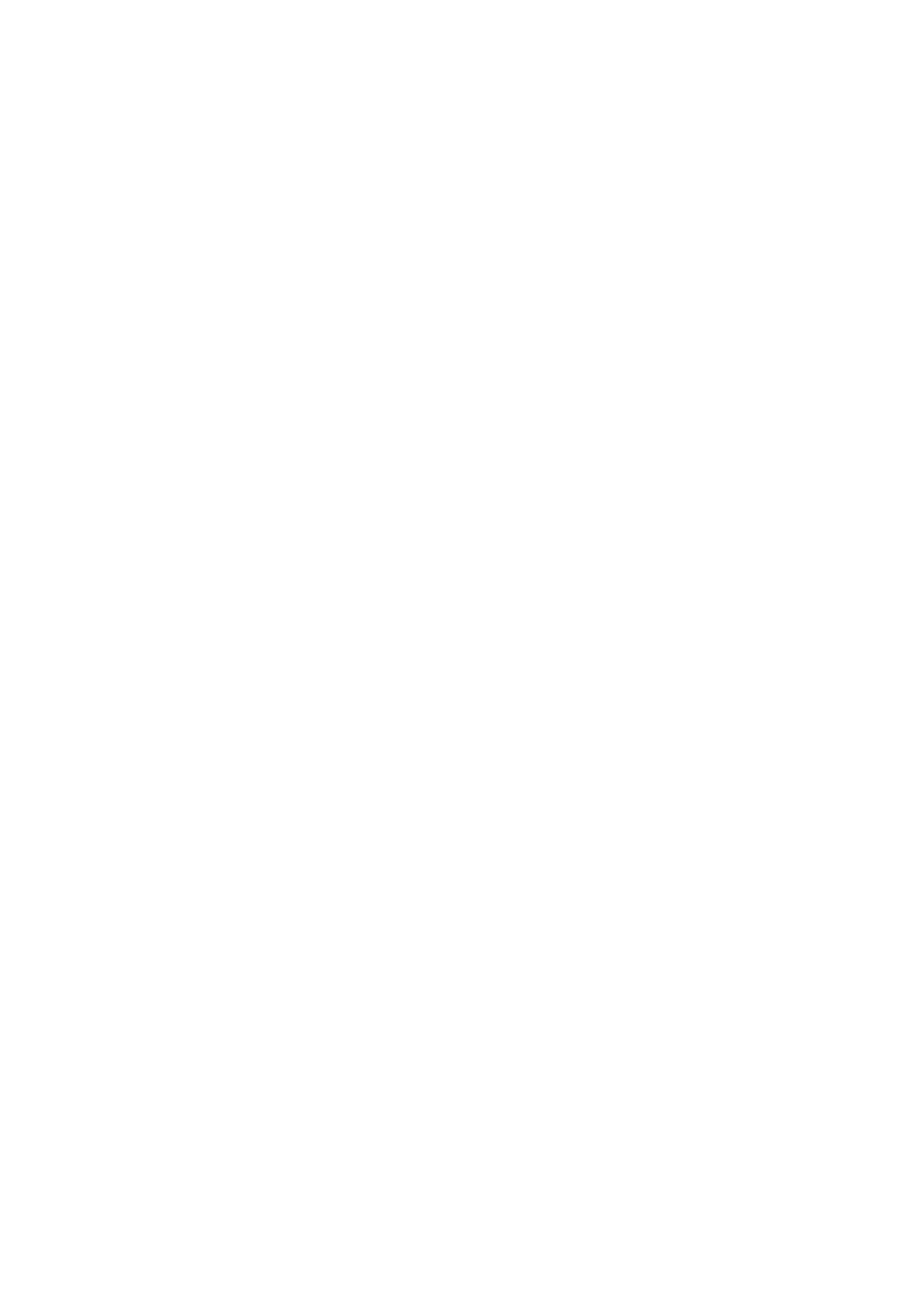

# **NZ DIPLOMA IN SPORT, RECREATION AND EXERCISE [LEVEL 5] REFEREE FORM**

### **To the Applicant:**

Please fill in your referee's name and address below and give this form plus a stamped addressed envelope to your referee as soon as possible. (It is recommended that you contact your referee beforehand to obtain their permission.) **Be sure you fill in your name below.**

Applicant's Name:

(please print)

You are required to ask one referee to complete this confidential reference form.

- 1. Please supply the referee with a **stamped envelope** addressed to the Secretary, Bachelor of Sport and Exercise Science, School of Health and Sport Science, EIT, Private Bag 1201, Hawke's Bay Mail Centre, Napier, 4142.
	- a. If you are still attending school (or have recently left) it is ideal to have as your referee the **Principal of that school.**
	- b If you are (or have been) employed, please endeavour to have as your referee a **recent employer.**

Family members and people residing at your address are **NOT** considered appropriate referees.

### **To the Referee:**

### **This is a CONFIDENTIAL Reference Form.**

The information given will be held in the strictest confidence and will assist in the selection process.

Please complete this page and return as soon as possible to:

The Secretary, NZ Diploma in Sport, Recreation and Exercise School of Health and Sport Science Eastern Institute of Technology Private Bag 1201 Hawke's Bay Mail Centre Napier 4142

You may be contacted with regard to the suitability of the Applicant. Thank you for your assistance.

I give permission to be contacted:

| (please print) |
|----------------|
|                |
|                |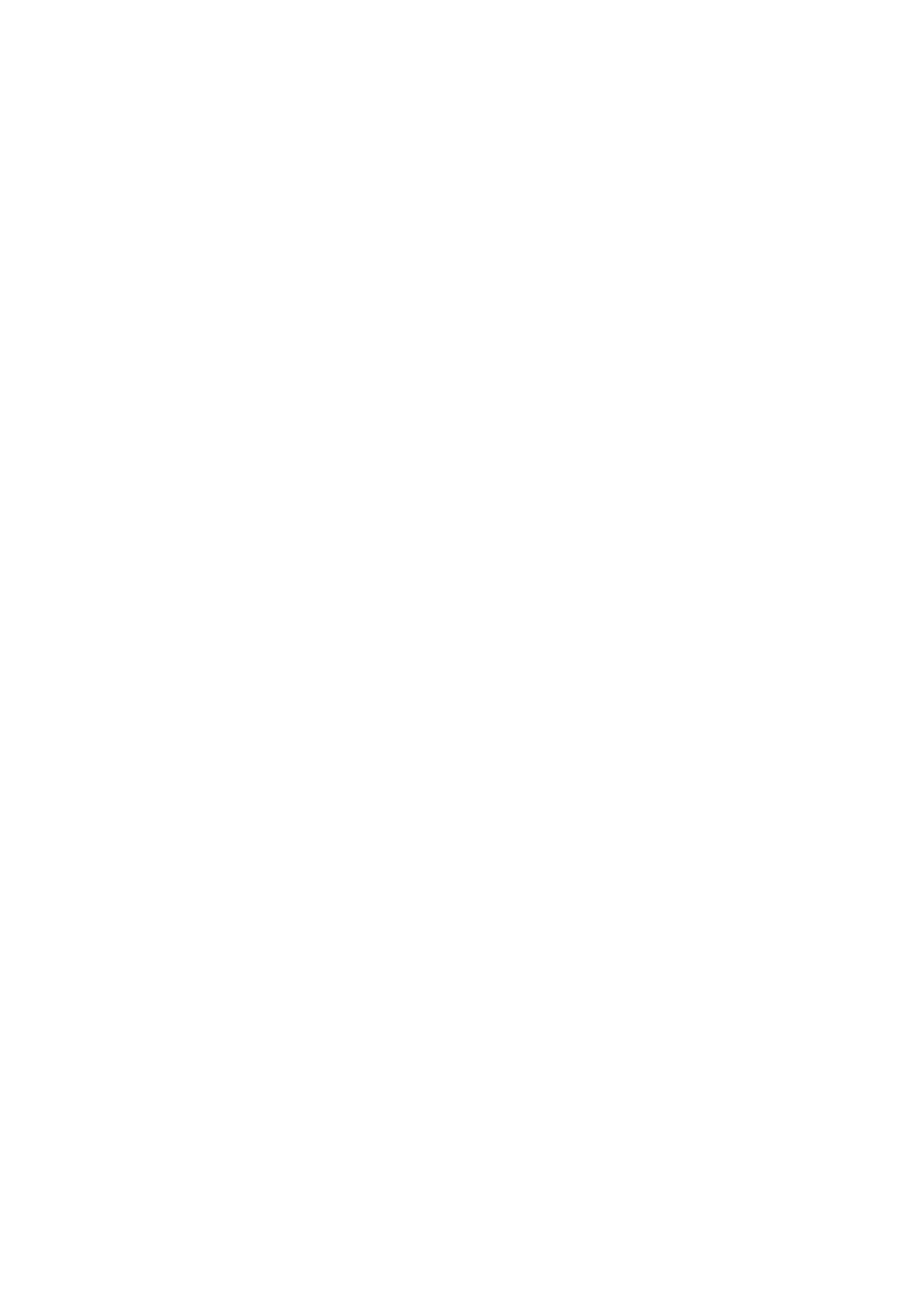

Te Kura Kaupapa Hauora, Hākinakina *School of Health and Sport Science*

# **NZ DIPLOMA IN SPORT, RECREATION AND EXERCISE [LEVEL 5] HEALTH DECLARATION FORM**

Applicant's Name:

Should you have any questions about the level of health required to complete this programme please contact the Programme Coordinator prior to completing this declaration.

I declare that I have no medical, physical or psychological conditions that would significantly impact on my ability to participate in the practical and theory components of this programme. Should my health status change dramatically during my study I confirm I will make the Programme Coordinator aware of this change.

Applicant's Signature: <u>Contained Barbon Date: Date: Date: Date: Description of the Second Barbon Date:</u>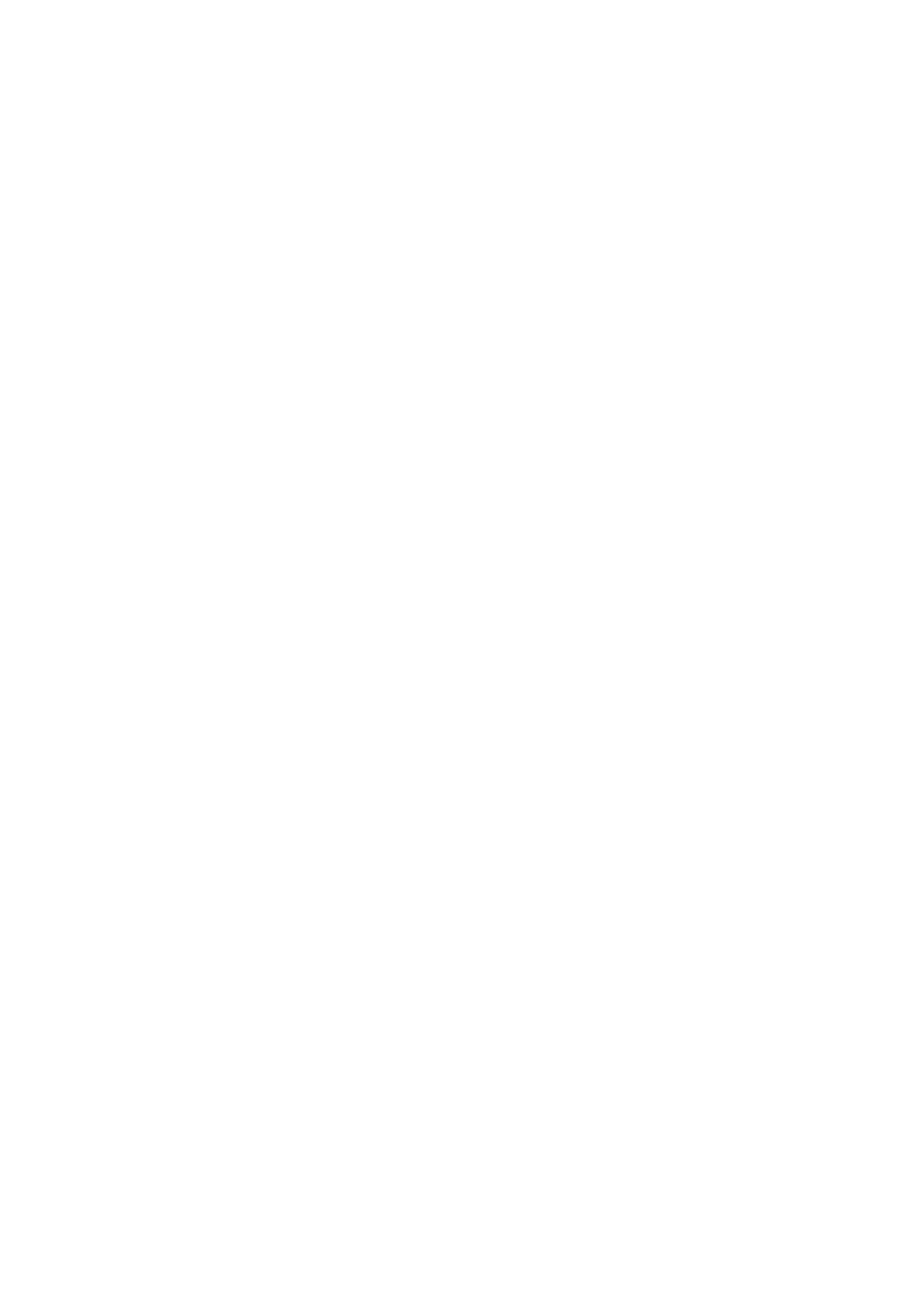



# **NZ DIPLOMA IN SPORT, RECREATION AND EXERCISE [LEVEL 5] STUDENT FIELD TRIP CONTRACT FORM**

Student's Name: Student ID Number:

Programme:

### **RESPONSIBILITY:**

I agree to take full responsibility for my actions while away on Field Trips and understand that EIT will not be responsible for any damage or misdemeanour caused by me. I will also take full responsibility for any loss of private property and or money.

I agree to meet the regulations and protocols of Field Trip hosts as explained to me before and during the Field Trip.

I recognise that it is also my responsibility to take reasonable care of my own health and safety, and to be aware of the safety and actions of my fellow students. I will report to the tutor any concerns or problems which may arise during the duration of a Field Trip. If a student requires assistance regarding their safety, I will endeavour to assist them and notify the tutor of the situation.

If any of the information I have given below changes, I will contact the Programme Secretary and complete a new form.

### **TRANSPORT:**

I will ensure that I arrange transport to and from Field Trip activities. (Please discuss this with the tutor or administration staff well in advance of the off-campus activity.)

### **VENUE (only in the case of an excursion):**

I will stay together with the group at the venue arranged by EIT for any Field Trip, unless I have specifically requested an exemption. (This exemption needs to be in writing and must be signed off by the Programme Coordinator and your tutor.)

### **If an emergency should arise, my next of kin to contact is:**

| Full Name: <u>Alexander Alexander Alexander Alexander Alexander Alexander Alexander Alexander Alexander Alexander</u> |  |
|-----------------------------------------------------------------------------------------------------------------------|--|
|                                                                                                                       |  |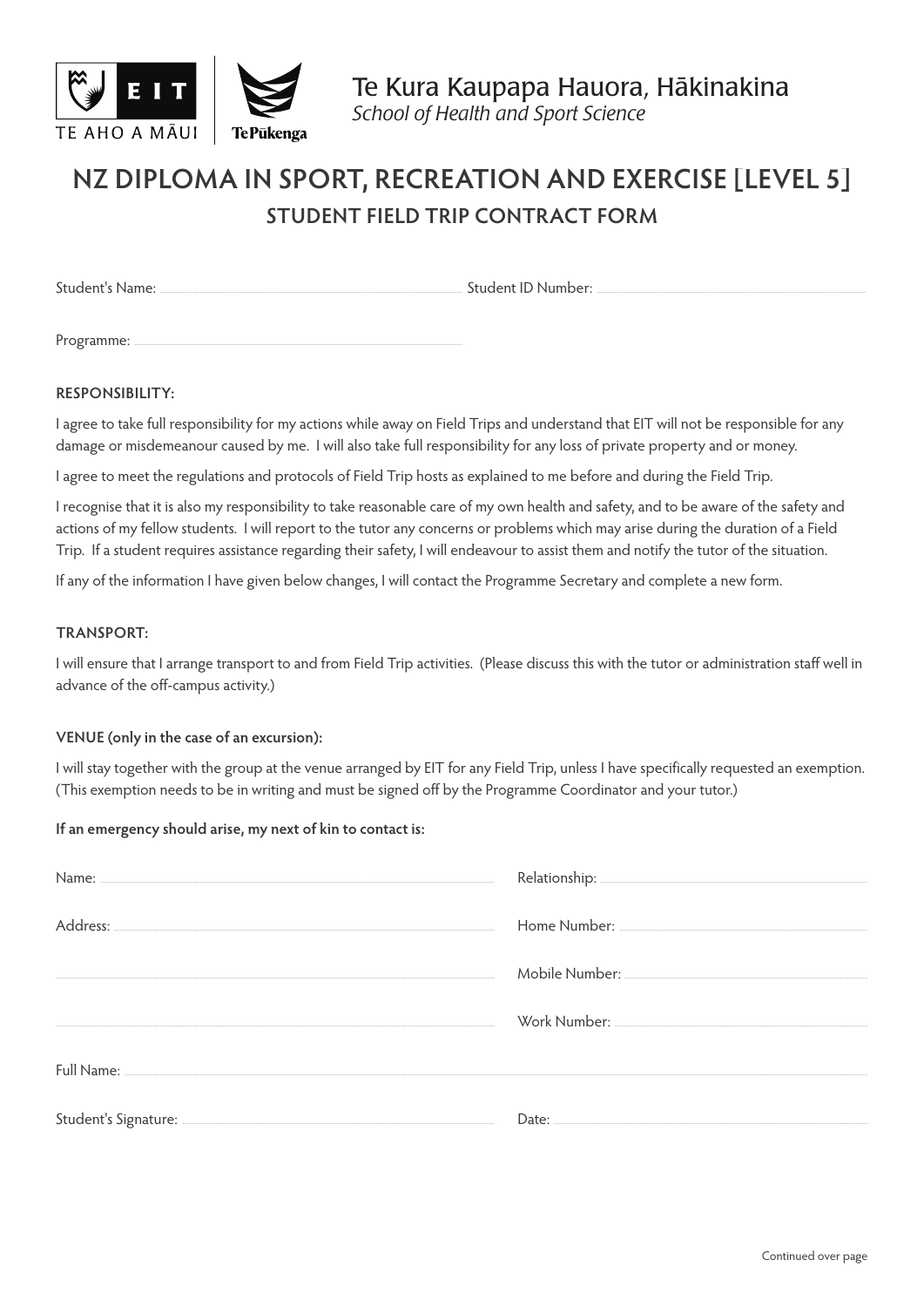### **FIELD TRIPS**

You are responsible for keeping your personal information on this form up-to-date. If any of the information changes you are required to contact the Programme Secretary immediately and complete a new form.

If you have not completed this contract and sent it to the Programme Secretary, you will not be allowed to attend any field trips in the programme.

When you are involved in field trips as part of this programmes, a high standard of dress and behaviour are required. Relevant codes of conduct in the EIT Student Handbook and specific rules and regulations governing the field trip or placement must be observed carefully. Failure to observe these standards may have serious consequences, including failing the course or even exclusion from the programme.

### **HEALTH INFORMATION**

Students are reminded that in case of any health condition, they **must** carry their medication, are encouraged to inform the staff member in charge of the trip of what needs to be done to support them, and what to do in case of an emergency.

The details on the following 'STUDENT HEALTH PROFILE AND CONSENT TO PARTICIPATE' form are to be completed and returned to your tutor, Programme Secretary or Programme Coordinator immediately and will need to be updated as and when any circumstances change that may impact on your participation during field trips.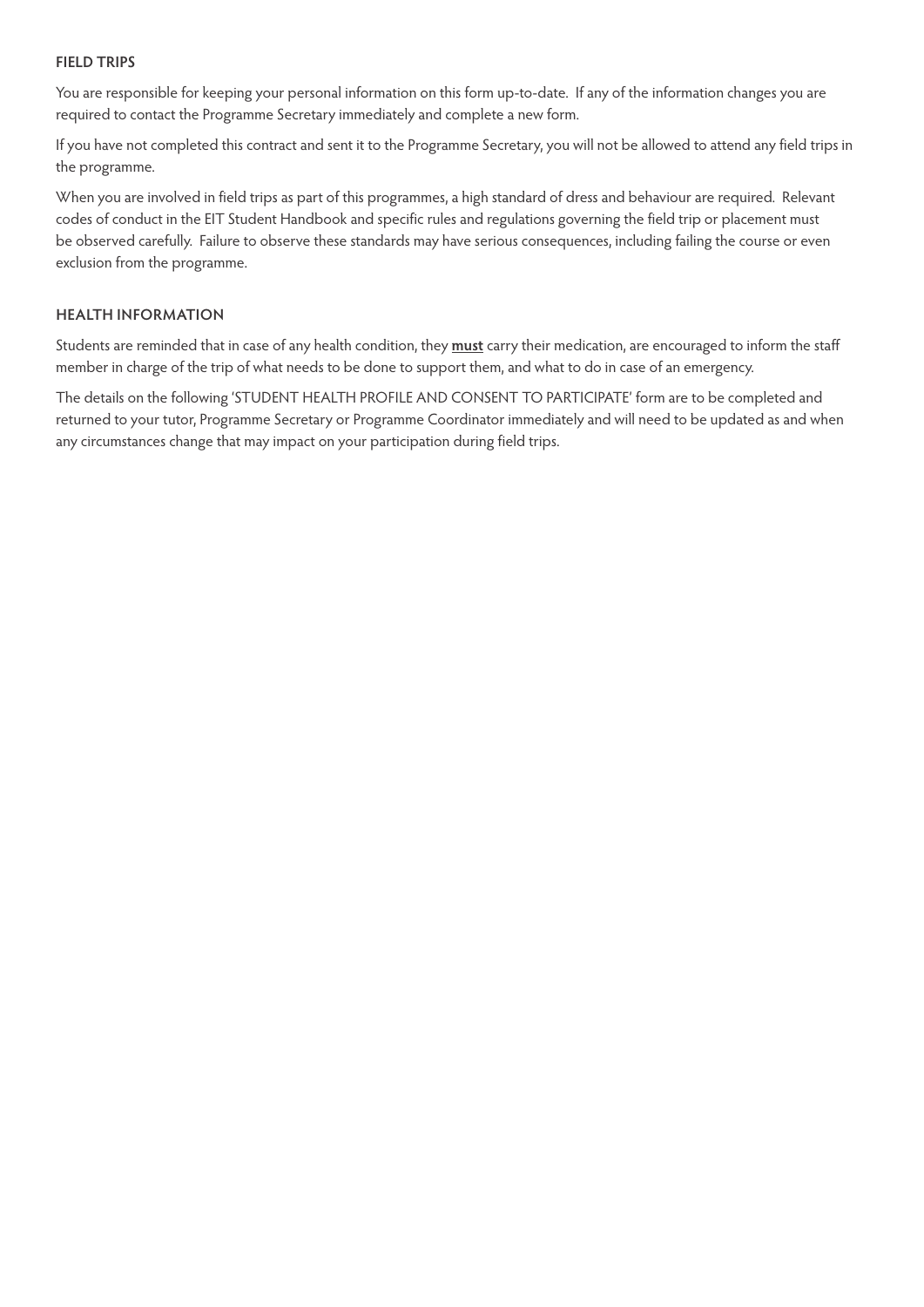

# NZ DIPLOMA IN SPORT, RECREATION AND EXERCISE [LEVEL 5] STUDENT HEALTH PROFILE AND CONSENT TO PARTICIPATE FORM

EIT requires you to provide the following health information.

This information is confidential and will enable EIT to provide you with appropriate support and help us meet our Health and Safety obligations.

|    |                                                                                                                                  |  | Medic Alert Number: Manual Medic Alert Number: |  |                  |                 |
|----|----------------------------------------------------------------------------------------------------------------------------------|--|------------------------------------------------|--|------------------|-----------------|
|    |                                                                                                                                  |  |                                                |  |                  | (if applicable) |
|    | 1. Please tick if you have any of the following:                                                                                 |  |                                                |  |                  |                 |
|    | Migraine                                                                                                                         |  | Epilepsy                                       |  | Asthma           |                 |
|    | <b>Diabetes</b>                                                                                                                  |  | Travel sickness                                |  | Fits of any type |                 |
|    | Chronic nose bleeds                                                                                                              |  | Heart condition                                |  | Dizzy spells     |                 |
|    | Colour blindness                                                                                                                 |  | <b>ADHD</b>                                    |  |                  |                 |
|    |                                                                                                                                  |  |                                                |  |                  |                 |
|    | For overnight events:                                                                                                            |  |                                                |  |                  |                 |
|    | Sleepwalking                                                                                                                     |  | Insomnia                                       |  |                  |                 |
|    |                                                                                                                                  |  |                                                |  |                  |                 |
| 2. | Are you currently taking medication? Yes                                                                                         |  | $\Box$<br>$\Box$<br>No                         |  |                  |                 |
|    |                                                                                                                                  |  |                                                |  |                  |                 |
|    |                                                                                                                                  |  |                                                |  |                  |                 |
|    |                                                                                                                                  |  |                                                |  |                  |                 |
|    |                                                                                                                                  |  |                                                |  |                  |                 |
| 3. | Is a health plan required?                                                                                                       |  | Yes<br>$\Box$<br>No                            |  |                  |                 |
|    | Have you had any major injuries (breaks or strains) or illness (glandular fever, etc) in the last six months that may limit full |  |                                                |  |                  |                 |
|    | participation in any activities?:                                                                                                |  |                                                |  |                  |                 |
|    | Yes<br>No                                                                                                                        |  |                                                |  |                  |                 |
|    |                                                                                                                                  |  |                                                |  |                  |                 |
|    |                                                                                                                                  |  |                                                |  |                  |                 |
|    |                                                                                                                                  |  |                                                |  |                  |                 |
|    |                                                                                                                                  |  |                                                |  |                  |                 |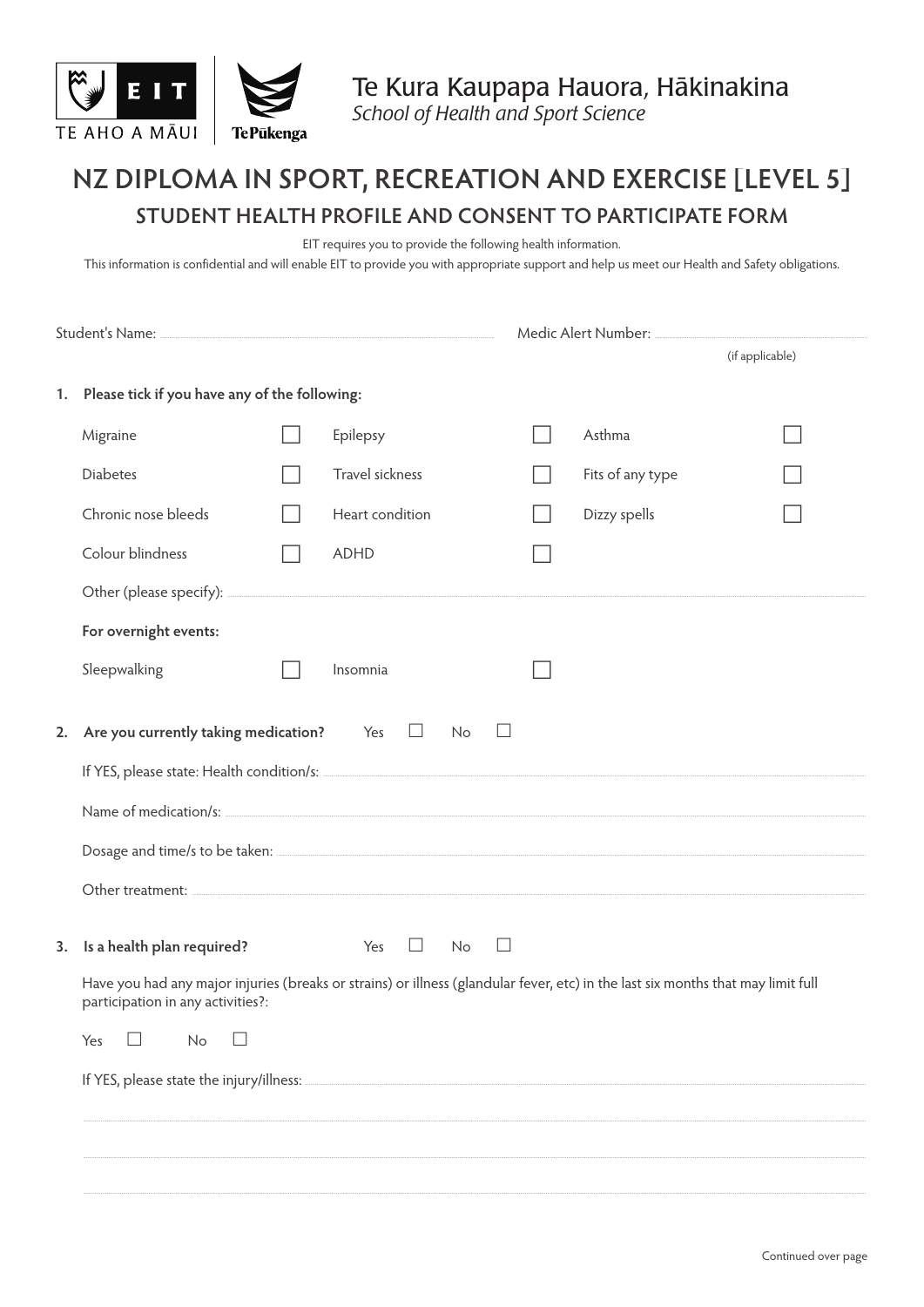# 4. Are you allergic to any of the following?

|    |                                       | Yes | No | Please specify                                                                                                                                                                                                                           |  |  |  |
|----|---------------------------------------|-----|----|------------------------------------------------------------------------------------------------------------------------------------------------------------------------------------------------------------------------------------------|--|--|--|
|    | Prescription medication               |     |    |                                                                                                                                                                                                                                          |  |  |  |
|    | Food                                  |     |    |                                                                                                                                                                                                                                          |  |  |  |
|    | Inset bites/stings                    |     |    |                                                                                                                                                                                                                                          |  |  |  |
|    | Other allergies                       |     |    |                                                                                                                                                                                                                                          |  |  |  |
|    | What treatment is required?:          |     |    |                                                                                                                                                                                                                                          |  |  |  |
| 5. | When was your last tetanus injection? |     |    |                                                                                                                                                                                                                                          |  |  |  |
| 6. | Outline any dietary requirements:     |     |    |                                                                                                                                                                                                                                          |  |  |  |
|    |                                       |     |    | 7. To the best of your knowledge, have you been in contact with any contagious or infectious diseases in the last four weeks?                                                                                                            |  |  |  |
|    | Yes<br>No                             |     |    |                                                                                                                                                                                                                                          |  |  |  |
|    |                                       |     |    |                                                                                                                                                                                                                                          |  |  |  |
| 8. |                                       |     |    | Is there any information the staff should know to ensure your physical and emotional safety? (For example, cultural<br>practices; disability; anxiety; about heights/darkness/small spaces; pregnancy; behaviour or emotional problems)? |  |  |  |
|    | Yes<br>No                             |     |    |                                                                                                                                                                                                                                          |  |  |  |
|    |                                       |     |    |                                                                                                                                                                                                                                          |  |  |  |
|    |                                       |     |    |                                                                                                                                                                                                                                          |  |  |  |
|    |                                       |     |    |                                                                                                                                                                                                                                          |  |  |  |
|    |                                       |     |    |                                                                                                                                                                                                                                          |  |  |  |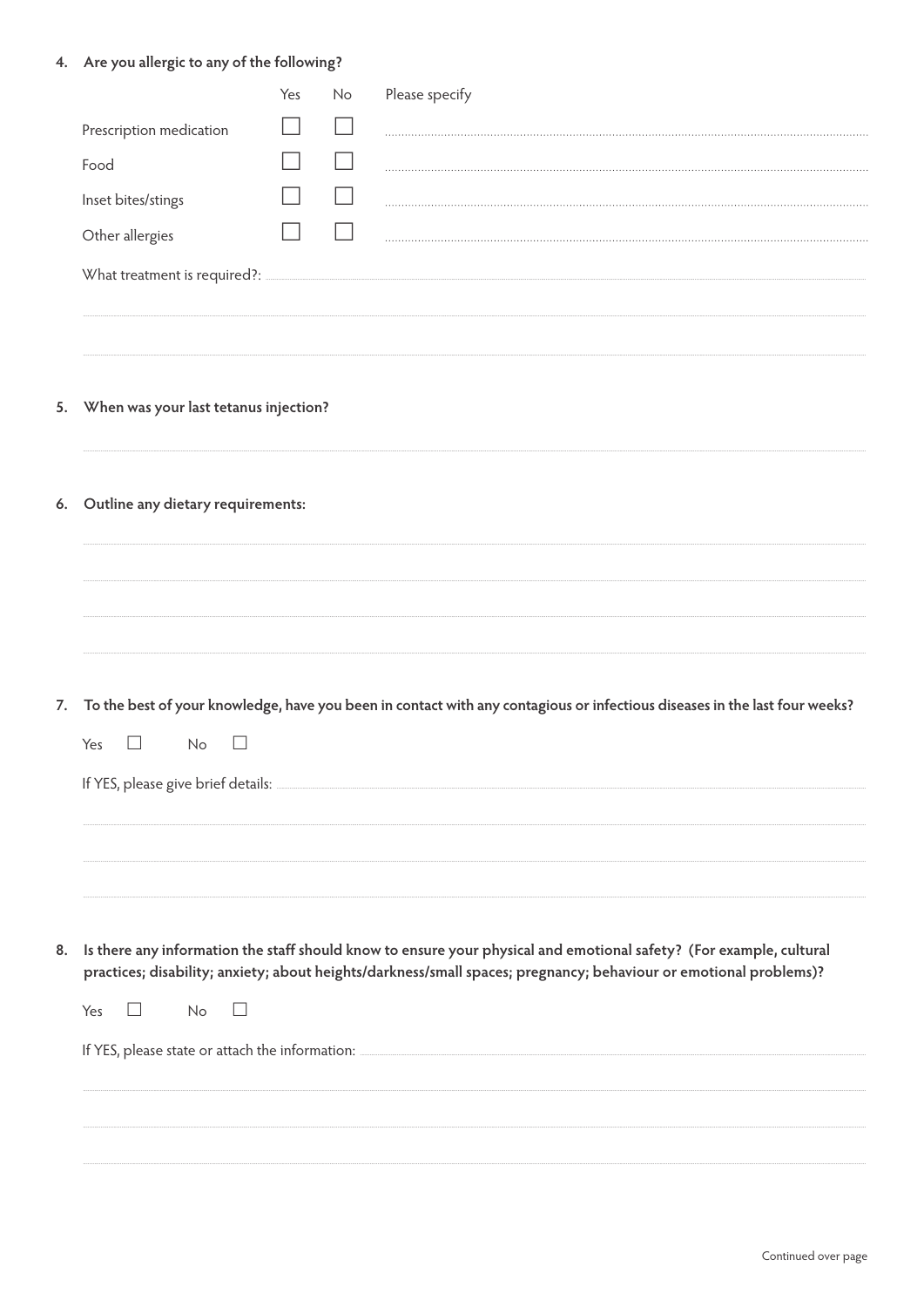# **9. Agreement and Signature - please tick each box and sign below.**

|  | I agree to myself receiving any emergency medical, dental, or surgical treatment, including anaesthetic or blood<br>transfusion, as considered necessary by the medical authorities present.                                              |
|--|-------------------------------------------------------------------------------------------------------------------------------------------------------------------------------------------------------------------------------------------|
|  | Any medical costs not covered by ACC, or a community service card, will be paid by me.                                                                                                                                                    |
|  | If I am involved in a serious disciplinary problem, including the use of illegal substances and/or alcohol, or actions that<br>threaten the safety of others, I will be sent home at my expense.                                          |
|  | I note that EIT does not carry insurance for personal property that may be damaged, lost or stolen during the programme.                                                                                                                  |
|  | I am aware that the programme operates with an ethos of personal choice. I understand that I have the choice to step<br>back from any programme activity should I feel my physical, emotional, and/or cultural safety may be compromised. |
|  | Student's Full Name: .                                                                                                                                                                                                                    |
|  |                                                                                                                                                                                                                                           |

Student's Signature: 2008 2009 2010 2020 2031 2040: 2040: 2040: 2040: 2040: 2040: 2040: 2040: 2040: 2040: 2040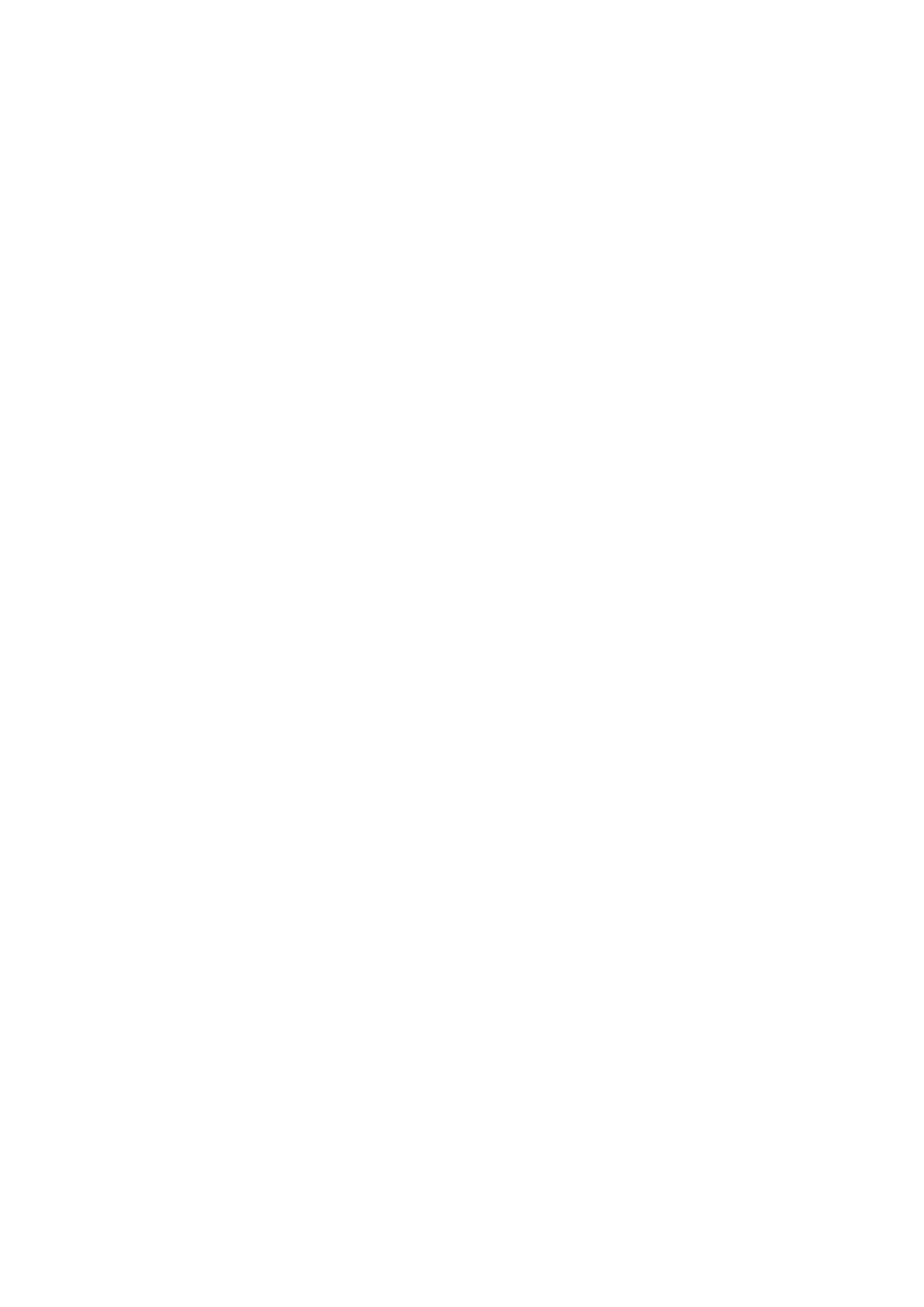

# **Vetting Service Request & Consent Form**

| <b>Section 1: Approved Agency to complete</b> (For more information please see the Guide to Completing the<br>Consent Form - http://www.police.govt.nz/advice/businesses-and-organisations/vetting/forms-and-guides) |                                                                                                                                |                                                          |             |       |  |  |  |  |
|----------------------------------------------------------------------------------------------------------------------------------------------------------------------------------------------------------------------|--------------------------------------------------------------------------------------------------------------------------------|----------------------------------------------------------|-------------|-------|--|--|--|--|
|                                                                                                                                                                                                                      | <b>Name of Approved Agency submitting vetting request:</b>                                                                     |                                                          |             |       |  |  |  |  |
|                                                                                                                                                                                                                      | Eastern Institute of Technology - E70351                                                                                       |                                                          |             |       |  |  |  |  |
| <b>Name of Applicant to be vetted:</b>                                                                                                                                                                               |                                                                                                                                |                                                          |             |       |  |  |  |  |
|                                                                                                                                                                                                                      |                                                                                                                                |                                                          |             |       |  |  |  |  |
| <b>Description of Applicant's role:</b>                                                                                                                                                                              |                                                                                                                                |                                                          |             |       |  |  |  |  |
|                                                                                                                                                                                                                      | NZ Diploma in Sport, Recreation and Exercise student                                                                           |                                                          |             |       |  |  |  |  |
| <b>Applicant's purpose</b>                                                                                                                                                                                           |                                                                                                                                |                                                          |             |       |  |  |  |  |
| Employee                                                                                                                                                                                                             | Contractor/Consultant                                                                                                          | Volunteer                                                | Prosecution |       |  |  |  |  |
| Vocational Training                                                                                                                                                                                                  | Licence/Registration                                                                                                           | Visa/Work Permit                                         | Other       |       |  |  |  |  |
|                                                                                                                                                                                                                      | What group(s) will the applicant have contact with in their role for your agency?                                              |                                                          |             |       |  |  |  |  |
| Children/Youth                                                                                                                                                                                                       | $\blacksquare$ Elderly                                                                                                         | Other Vulnerable Adults                                  | Other       |       |  |  |  |  |
| What is the applicant's primary role for your agency?                                                                                                                                                                |                                                                                                                                |                                                          |             |       |  |  |  |  |
| Caregiving (Children)                                                                                                                                                                                                | Caregiving (Vulnerable adults)                                                                                                 | Healthcare                                               | Education   | Other |  |  |  |  |
| Will the role take place in the applicant's home?                                                                                                                                                                    |                                                                                                                                |                                                          |             |       |  |  |  |  |
| Yes<br>$\blacksquare$ No                                                                                                                                                                                             |                                                                                                                                |                                                          |             |       |  |  |  |  |
| Will the applicant be a volunteer or paid for their role?                                                                                                                                                            |                                                                                                                                |                                                          |             |       |  |  |  |  |
| Paid<br>Volunteer                                                                                                                                                                                                    |                                                                                                                                |                                                          |             |       |  |  |  |  |
|                                                                                                                                                                                                                      | Is this request mandatory under the Children's Act 2014 (CA)?                                                                  |                                                          |             |       |  |  |  |  |
| Yes: Core childrens worker                                                                                                                                                                                           |                                                                                                                                | Yes: Non-core childrens worker                           |             |       |  |  |  |  |
|                                                                                                                                                                                                                      | $\Box$ No (mandatory under other legislation/optional/standard Police Vet)                                                     |                                                          |             |       |  |  |  |  |
|                                                                                                                                                                                                                      | If this is a mandatory Children's Act request, please specify the check reason below:                                          |                                                          |             |       |  |  |  |  |
| New Children's Worker                                                                                                                                                                                                | Existing Children's Worker                                                                                                     |                                                          | CA Renewal  |       |  |  |  |  |
|                                                                                                                                                                                                                      | Evidence of Identity (to be completed by agency representative/delegate or identity referee - see guide for details)           |                                                          |             |       |  |  |  |  |
| A primary ID has been sighted (Mandatory)                                                                                                                                                                            |                                                                                                                                | A secondary ID has been sighted (Mandatory)              |             |       |  |  |  |  |
| One form of ID is photographic (Mandatory)                                                                                                                                                                           |                                                                                                                                | Evidence of name change has been sighted (if applicable) |             |       |  |  |  |  |
|                                                                                                                                                                                                                      | OR: If your organisation is able to accept a verified RealMe identity then:                                                    |                                                          |             |       |  |  |  |  |
|                                                                                                                                                                                                                      | An assertion of a RealMe identity has been received (see guide for further information).                                       |                                                          |             |       |  |  |  |  |
| In making this request, I confirm that:                                                                                                                                                                              |                                                                                                                                |                                                          |             |       |  |  |  |  |
|                                                                                                                                                                                                                      | I have complied and will comply with the Approved Agency Agreement.                                                            |                                                          |             |       |  |  |  |  |
|                                                                                                                                                                                                                      | $\checkmark$ I am satisfied with the correctness of the applicant's identity                                                   |                                                          |             |       |  |  |  |  |
|                                                                                                                                                                                                                      | $\checkmark$ I have obtained the Applicant's authorisation to submit this vetting request as set out in section 3 of this form |                                                          |             |       |  |  |  |  |
| Approved Agency Authorised Representative:                                                                                                                                                                           |                                                                                                                                |                                                          |             |       |  |  |  |  |
| Name:                                                                                                                                                                                                                |                                                                                                                                | Date:                                                    |             |       |  |  |  |  |
| Signature:                                                                                                                                                                                                           |                                                                                                                                | Electronic<br>Signature                                  |             |       |  |  |  |  |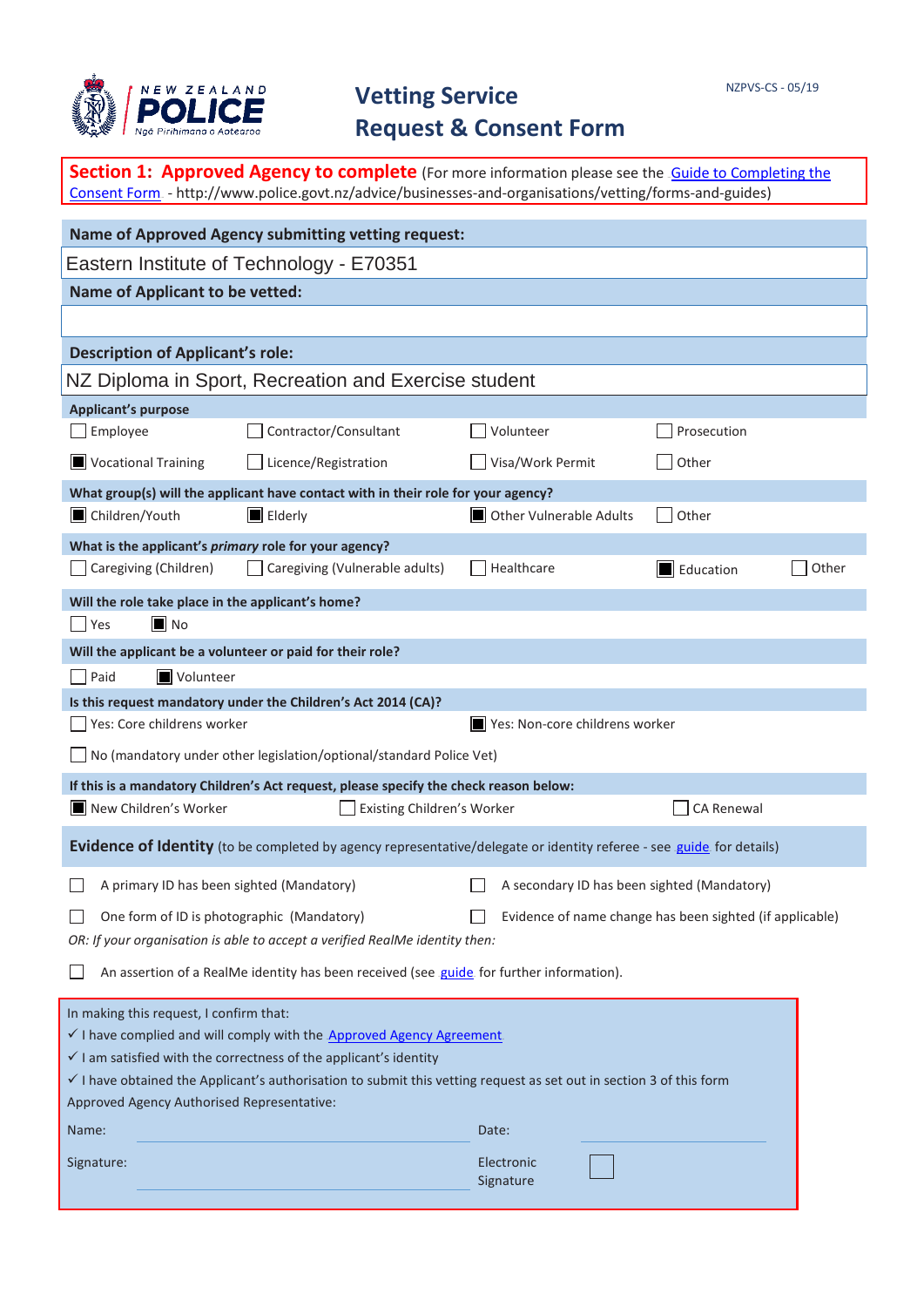

# **Vetting Service Request & Consent Form**

# **Name of Approved Agency submitting vetting request:**

Eastern Institute of Technology - E70351

# **Section 2: Applicant to complete and return to Approved Agency**

*\*Denotes a mandatory field*

## **Personal Information**

Details *(note: the name you are most commonly known by is your primary name)*

| *Family name (Primary):              |            |         |                                 |  |
|--------------------------------------|------------|---------|---------------------------------|--|
| Given name(s):                       |            |         |                                 |  |
| *Gender:                             | (F)<br>(M) | (Other) | *Date of birth:<br>(dd/mm/yyyy) |  |
| Place of birth:<br>(Town/City/State) |            |         |                                 |  |
| *Country of birth                    |            |         |                                 |  |
| <b>NZ Driver Licence</b><br>number:  |            |         |                                 |  |

**Previous names**: If applicable, please include other alias or alternate names; married name if not your primary name; previous/maiden/name changed by deed poll or statutory declaration.

| Family name | First name | Middle names |
|-------------|------------|--------------|
|             |            |              |
|             |            |              |
|             |            |              |
|             |            |              |
|             |            |              |
|             |            |              |
|             |            |              |
|             |            |              |
|             |            |              |
|             |            |              |

#### **Permanent Residential Address**

| *Number/Street:                |                   |  |
|--------------------------------|-------------------|--|
| Suburb:                        | <b>Post Code:</b> |  |
| *City/Town/<br>Rural District: |                   |  |